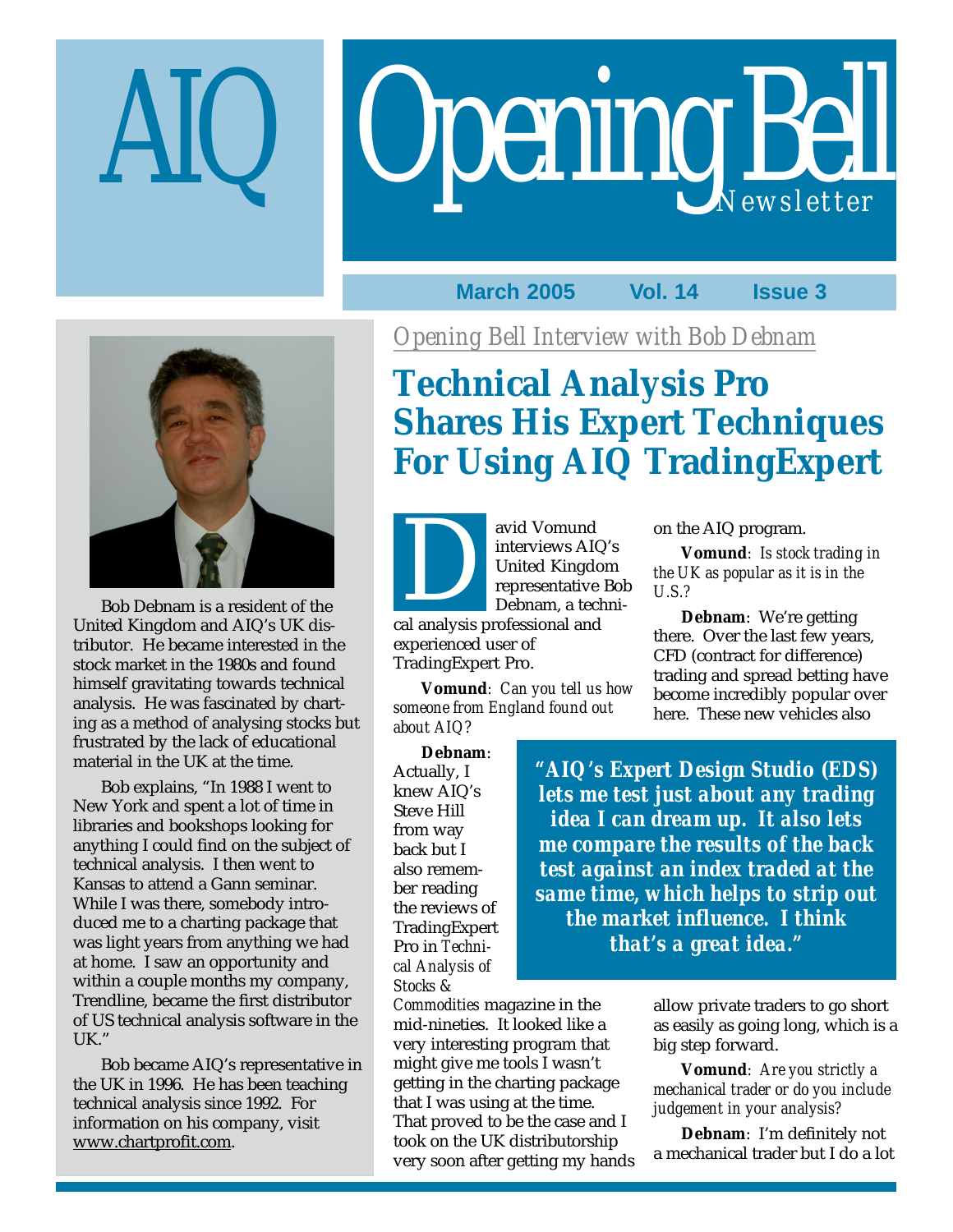#### **In This Issue**

| Take advantage of AIQ's one-day<br>trading seminar with Steve Palmouist |
|-------------------------------------------------------------------------|

trading seminar with Steve Palmquist and David Vomund -- March 20 in California ...................................... 7

The Opening Bell Newsletter is a publication of AIQ Systems P.O. Box 7530 Incline Village, Nevada 89452 E-mail: *openingbell@aiqsystems.com*

## **AIQ Opening Bell Newsletter**

**David Vomund, Publisher G.R. Barbor, Editor P.O. Box 7530 Incline Village, NV 89452**

AIQ Opening Bell does not intend to make trading recommendations, nor do we publish, keep or claim any track records. It is designed as a serious tool to aid investors in their trading decisions through the use of AIQ software and an increased familiarity with technical indicators and trading strategies. AIQ reserves the right to use or edit submissions.

While the information in this newsletter is believed to be reliable, accuracy cannot be guaranteed. Past performance does not guarantee future results.

**© 1992-2005, AIQ Systems**



**Figure 1.** Bars represent nine-year average of profit resulting from buying FTSE 100 index and holding for five days. The 31 bars show profitability of buying on each day of an average month.

of back testing. AIQ's Expert Design Studio (EDS) lets me test just about any trading idea I can dream up. It also lets me compare the results of the back test against an index traded at the same time, which helps to strip out the market influence. I think that's a great idea. So I use EDS just for trying out ideas rather than designing mechanical systems. I think it is almost impossible for the

average private trader to trade mechanically. It certainly is for me.

The most successful systems are trend following and by nature a good trend-following system tends to have a small

number of winners. Maybe three or four out of ten. These systems may ultimately make a lot of money but there's almost certainly going to be a long string of consecutive losing trades in there somewhere. If you are going to be fair to your system you have to take every trade and most traders will run out of money or patience when they hit a row of losers. You have to be realistic.

But as I mentioned, I use EDS a lot. You have to test an idea before using it and that's what I do. Lots of techniques you read about just don't stand up when tested. Then again, some do.

**Vomund***: Can you give us an example?*

**Debnam**: You have probably read many times that there is a comparatively bullish period at the end of each month. It's a pattern that's often been noted. EDS can test

*"I think one of the great things about TradingExpert Pro is the Relative Strength analysis and the way you can globally assign Relative Strength symbols directly to stock tickers. This makes back testing, scanning, and charting Relative Strength relationships very easy to do."*

> this. If today is the first calendar day of the month, buy all the stocks in a list. Hold for five days and then sell. Repeat for the second day of the month and for every day of the month. Then paste the EDS average profit/loss results into Excel. For the FTSE 100 stocks over the last nine years the average profitability for each day looks like the chart in **Figure 1.**

So, on average the idea proves out. Best time to buy stocks for a five-day hold is towards the end of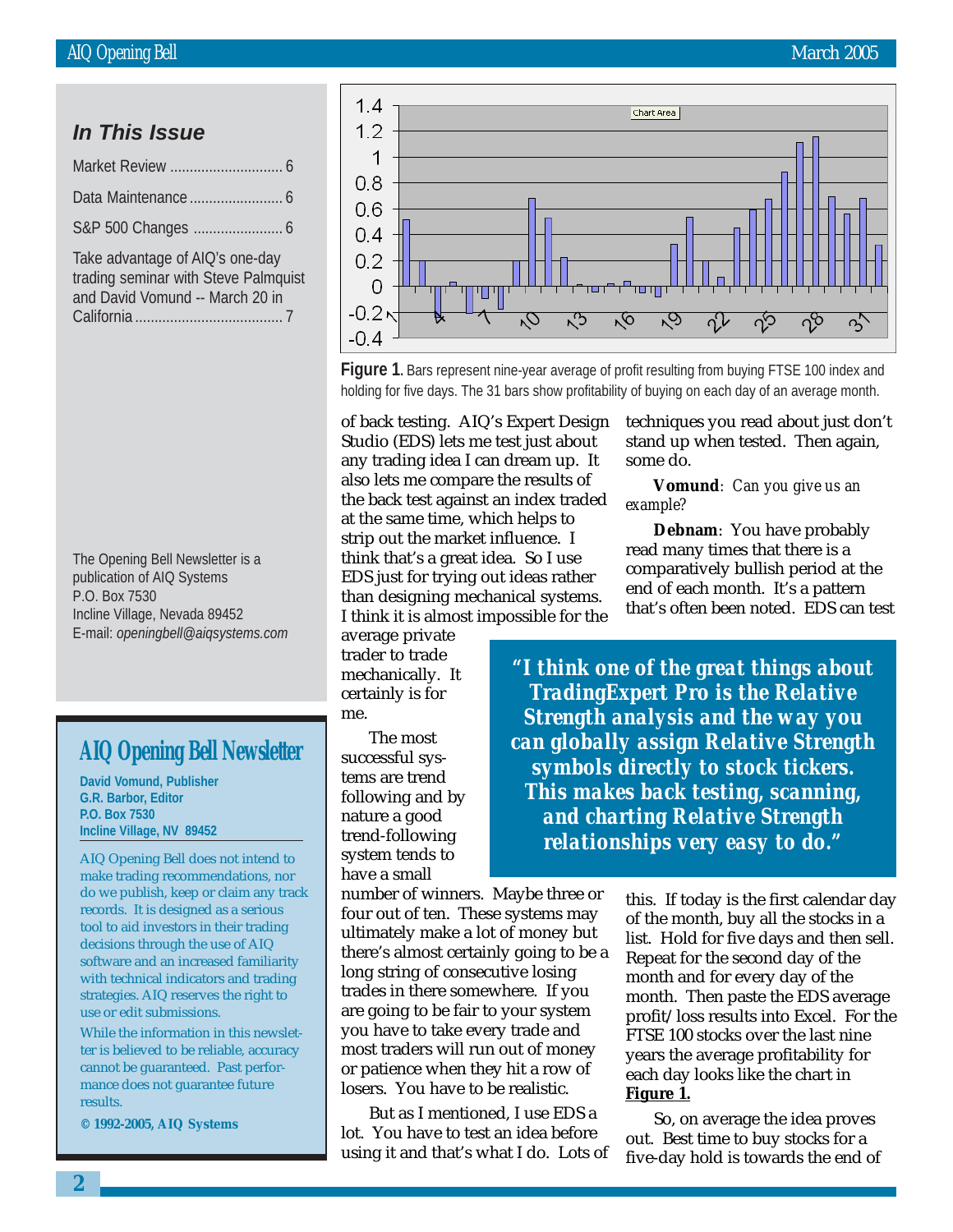#### March 2005 **AIQ Opening Bell**

the month. The results look very similar for U.S. stocks. This is the simplest idea in the world to test. But EDS can test just about anything so there is no excuse not to do it if you're an AIQ user.

**Vomund***: You have been the UK distributor for AIQ for several years now. What features do you use most yourself and what do you encourage your customers to use?*

**Debnam**: I think one of the great things about TradingExpert Pro is the Relative Strength analysis and the way you can globally assign Relative Strength symbols directly to stock tickers.

This makes back testing, scanning, and charting Relative Strength relationships very easy to do. I've noticed that other programs make this a laborious process or they omit it altogether.

#### **Vomund***: Can you show us an example of how you use this feature?*

**Debnam**: Let me show you something I've developed recently for myself and for my customers for use in AIQ Charts. **Figure 2** is a chart of Antofagasta (ANTO@L).

You will notice that there is an indicator at the bottom of my Control Panel called ParentST. This is a custom indicator written in EDS. It can only return the numbers 1 or -1 so it doesn't look very interesting if



**Figure 2.** Daily chart of Antofagasta. On 09/15/04, as stock is breaking out of cup and handle pattern, ParentST (bottom of Control Panel) reads 1, indicating stock outperforming Allshare index.

you chart it. But the numbers are important to me so I like to see them there. I'll explain what the numbers mean and then give you the code.

Specifically, AIQ calculates the numbers for me as follows. First of all it finds the ticker symbol for the associated group that the stock is in. The group is then divided by the FTSE Allshare Index (ASX@L) to give us a Relative Strength ratio. A 6-day Moving Average of this ratio is then calculated. If the Relative Strength number is above the moving average I get a "1" returned in the control panel. If it is below the moving average I get a "(1)". I use 6

days in the calculation but any number of days can be used.

A ParentST reading of "1" tells me that the Parent of Antofagasta, i.e., its associated group, has been outperforming the UK Allshare Index in the short term (ST

stands for short term which is my preferred time frame). I like to know that a stock I'm interested in buying is in a relatively strong group. If it isn't, then maybe I'll look for a stock that is.

This is useful information to me and having it right next to my stock chart like this is very convenient. It means I don't have to chart the group separately to get what I need. In fact, I have the information right there without even having to know what group the stock is in.

You can see that in mid September the stock was breaking out of a cup and handle type pattern. As the breakout occurs I can quickly check the Control Panel to see that the related group is strong compared to its index. This would be a plus factor in the buy decision process for the stock.

The EDS code to get you to ParentST is listed in the box at the lower left. ParentST can then be imported into AIQ Charts as a custom indicator. You can change the Moving Average period to any number you wish.

This is just an example of an idea I believe AIQ users could use very creatively. You could, for instance, have your favorite trading systems

#### **EDS Code for computing ParentST**

one is 1.

minusone is -1.

zero is 0.

rsindx is [RS Indx].

ParentRSindx is TickerUDF(RSTicker(),rsindx). ParentRSindxav6 is SimpleAvg(ParentRSindx,6). ParentSTok if ParentRSindx > ParentRSindxav6. ParentSTnotok if ParentRSindx < ParentRSindxav6. ParentSTpos is IFF(ParentSTok,one,zero). ParentSTneg is IFF(ParentSTnotok,minusone,zero). ParentST is ParentSTpos + ParentSTneg.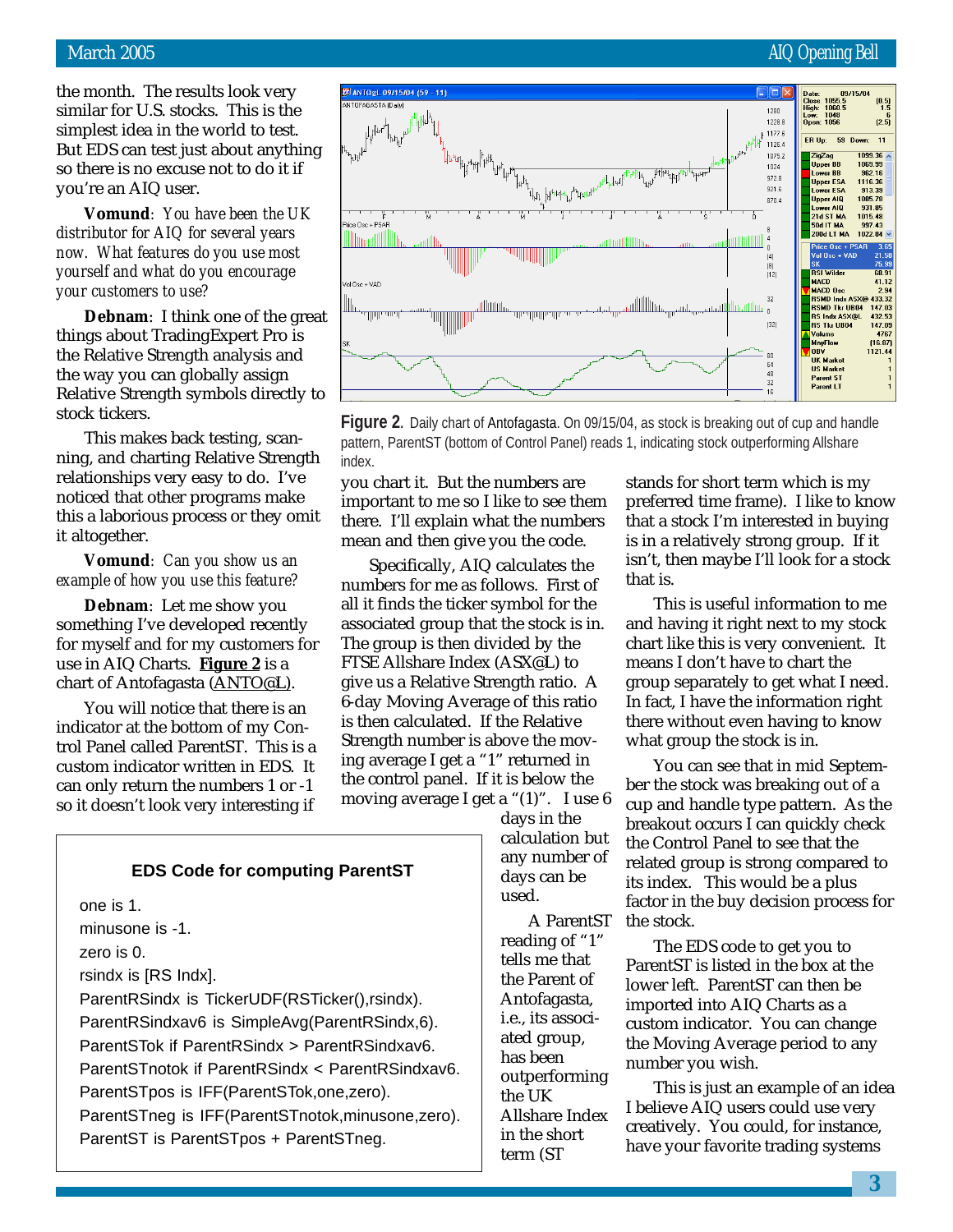firing in the Control Panel or expert systems returning meaningful numbers for you.

[*Editors Note*: For information on indicator creation, please read AIQ's User Reference Manual and the November 1999 *Opening Bell* at *http:// www.aiqsystems.com/ november1999.pdf.*]

**Vomund***: Looks like you've done the same thing for market timing.*

**Debnam**: Yes. I have custom indicators called UK Market and US Market in the Control Panel as well. Once again, a "1" is a short-term positive indication. A " $(1)$ " is negative and here a zero may also appear which would be a neutral reading.

This may seem very simplistic but the numbers fire from a combination of rules I have written in EDS. I don't disclose the rules but they are based entirely on a combination of AIQ market breadth indicators.

**Vomund***: As far as market timing goes, do you check anything else?*

**Debnam**: Yes. Every few days I check some other indicators on my market timing charts. Here's my U.S. market timing chart to illustrate **(Figure 3)**.

I built this chart using SPX as the price ticker and the SP500 stocks for the breadth file. I use AIQ's Breadth Builder to calculate these numbers. I find this combination gives me better results than using the downloadable NYSE full breadth numbers.

[*Editors Note*: For information on AIQ's Breadth Builder, please read AIQ's User Reference Manual and the October 2001 *Opening Bell* at *http://www.aiqsystems.com/ october2001.pdf*.]

The Color Study that you see on the price bars is based on the same rules that I use for the market indicators in the Control Panel. Except here we see green, red, and black bars instead of 1, (1) and 0. If the bars are green, then the Color

1203.2 1177.6 1152 1126.4 11008 1075.2 'nΕ 32  $\Omega$  $(32)$ RSMD Indx NDX 0.75  $0.5<sub>1</sub>$ 0.25  $\Omega$ m 251  $(0.5)$ RSMD Tkr RUT  $0.5$  $\,0\,$  $(0.5)$ 

**Figure 3.** Debnam's US Market Chart. S&P 500 price bars are colored to indicate positive or negative breadth. Three indicators are AD (used to confirm price action) and two RSMD's that compare S&P 500 to the Nasdaq 100 and the Russel 2000.

Study is telling me that in the short term my market breadth readings are positive. All my Color Studies show green bars for positive and red bars for negative.

[*Editors Note*: For information on Color Studies, please read AIQ's User Reference Manual as well as the

May 2001 *Opening Bell* at *http:// www.aiqsystems.com/ may2001.pdf.*]

US MARKET CHART (Daily)

I also check out the following indicators.

First, I use AIQ's breadth oscillator AD Ind. This is excellent as an early warning signal

when it fails to confirm price action. In Figure 3, notice how the AD Ind did not confirm the new highs on the price chart in December. This often happens just before a setback. In the same way, a positive divergence will often precede the bottom of a correction.

I also like to see how the SP500 is

performing relative to other indices. For the ticker SPX I set the Relative Strength index symbol to NDX (Nasdaq 100) and the Relative Strength ticker symbol to RUT (Russell 2000). You can do this very quickly in Data Manager. This is another great feature of AIQ. I want

*"There is a lot of color on my charts. It used to be that I was forever clicking in and out of indicator plots. Now, by using Color Studies I don't have to do that. The aim is to get all my analysis done on one chart and do it quickly without switching indicators on and off."*

> to chart the relative performance of SPX against these two tickers because I believe that these indices tend to lead the SP500.

So I use the indicators RSMD Indx NDX and RSMD Tkr RUT on this chart as counter indicators. If SPX is rallying I prefer to see these indicators in a downtrend. That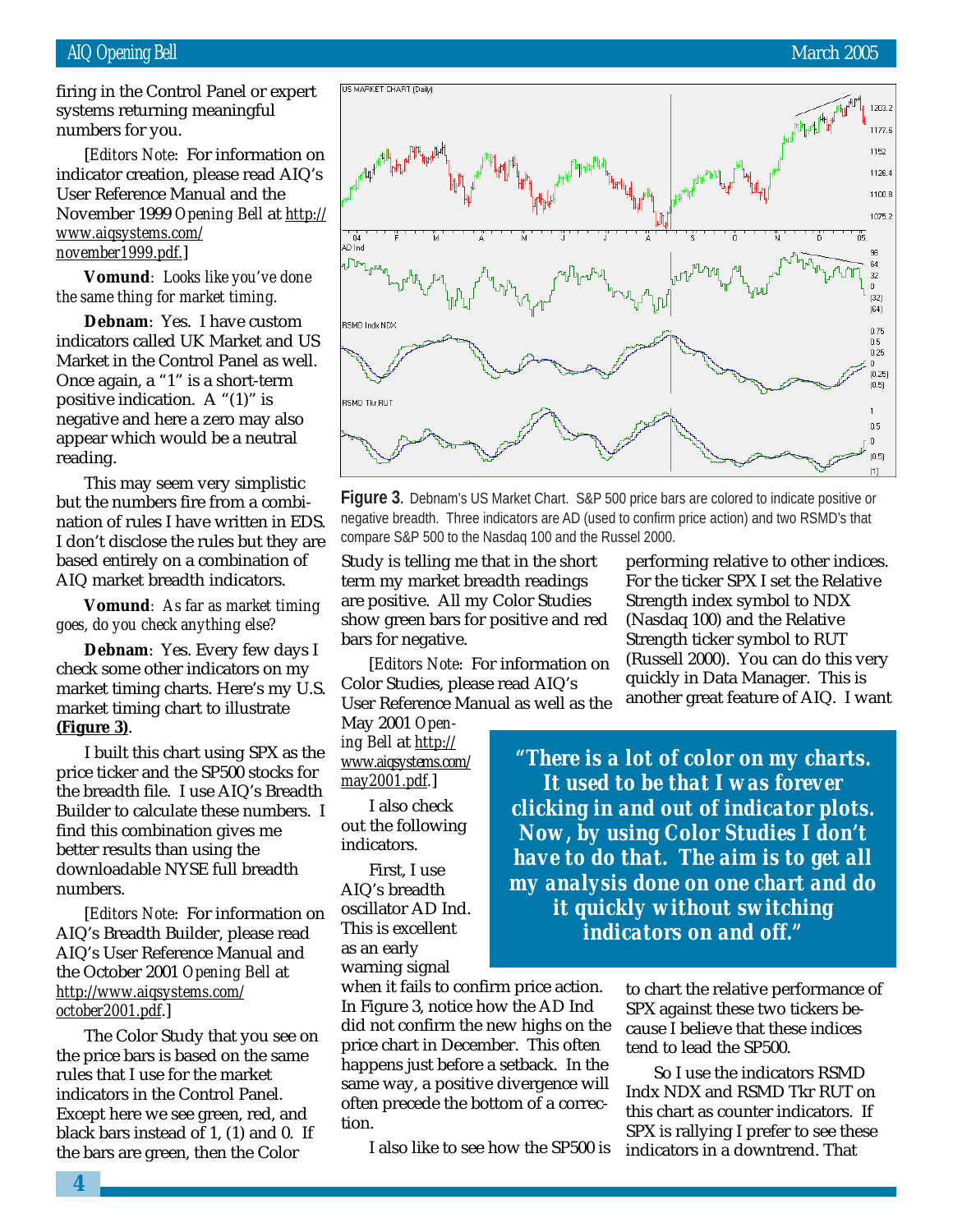means the NDX and the RUT are leading the market higher. Notice how they crossed their moving averages to the downside in mid-August just after the market made its low. That's usually good for continuation. Also note how they rallied with SPX in December, that's usually bad for continuation.

**Vomund***: Getting back to the stock chart, would you expand on the Color Studies and Custom Indicators we see there and how you interpret them?*

**Debnam**: Yes there is a lot of color on my charts. It used to be that I was forever clicking in and out of indicator plots. Now, by using Color Studies I don't have to do that. The aim is to get all my analysis done on one chart and do it quickly without switching indicators on and off. With AIQ Custom Indicators and Color Studies you can achieve this.

In TradingExpert Pro you can display Color Studies on indicators as well as the price chart itself. This enables you to cram an awful lot of information onto a single chart that's still comfortable to view. This is especially useful when you are clicking through lots of charts in an AIQ Taglist.

On the price bars themselves I display a Color Study based on three separate rules that measure shortterm momentum. The rules are as follows:

1. The MACD indicator must be above its signal line. This shows short-term price momentum is up.

2. The Relative Strength line of the stock (compared to an index) is in a short-term uptrend.

3. The short-term volume characteristics of the stock are positive according to my criteria.

Price momentum, relative strength, and volume are three key concepts in technical analysis. If I can find stocks showing strength in all three of these areas, then these would be the stocks most likely to move higher.

So I have it set up that when all three rules fire the price bars become green. If the above conditions are reversed and all three of the negative rules fire then the bars become red.

**Vomund***: What about the other Color Studies shown here?*

**Debnam**: As I mentioned, it's also possible to display Color Studies on indicators. However, if you do this it's important to remember that the Color Study is giving you different information to the indicator itself. In other words, keep the two things separate in your mind. It's easy to forget this.

For instance, on the chart of

Antofagasta (Figure 2) I have displayed a Color Study called PSAR on the indicator Price Osc.

This Color Study tells me if the Parabolic SAR indicator is positive (green) or negative

(red). This information has nothing whatsoever to do with the indicator itself. They just occupy the same space on the chart for convenience.

Price Osc is in fact the AIQ Velocity indicator displayed as a histogram. I prefer to display the indicators as histograms as they show up the Color Study more clearly than a line display.

I find Velocity just about the best indicator for confirming price action and for non-confirmation when it diverges. I use Parabolic SAR as a trend indicator and a trade trigger. So if Price Osc + PSAR is above zero and green then that's a good indication that the stock is going higher.

Vol Osc is the AIQ VA Pct indicator and VAD (Volume Accumulation/Distribution) is a Color Study based on the AIQ Persistence of Money Flow report.

Finally, I use the SK (smoothed stochastic) with lines drawn at 80 (overbought) and 20 (oversold). I prefer to see this indicator moving in the direction that I am looking to trade in without it being at one of the extreme levels.

#### **Vomund***: There's a lot going on there.*

**Debnam**: Yes, there's a huge amount of information available here, the equivalent of about eight indicators which should be enough for anyone. But it still looks like a comfortable chart to work with. With practice, you are able to assess a chart really quickly.

*"Price momentum, relative strength, and volume are three key concepts in technical analysis. If I can find stocks showing strength in all three of these areas, then these would be the stocks most likely to move higher. So I have it set up that when all three rules fire the price bars become green."*

> And it's obvious when everything lines up. I'm looking for stocks in strong groups breaking out of chart patterns or coming off support with 1's in the control panel and positive, green indicators.

> **Vomund***: Thanks for sharing your techniques with us.*

> More examples of charts and how to interpret them can be seen at Bob Debnam's website *www.chartprofit.com/ aiqchartexamples.htm*. Bob can be reached at: *bobdebnam@aiqsystems.co.uk*

Users may download the ParentST Expert Design Studio code and the Color Studies Expert Design Studio code by going to *www.aiqsystems.com*, click *Educational Products* and then *Opening Bell*.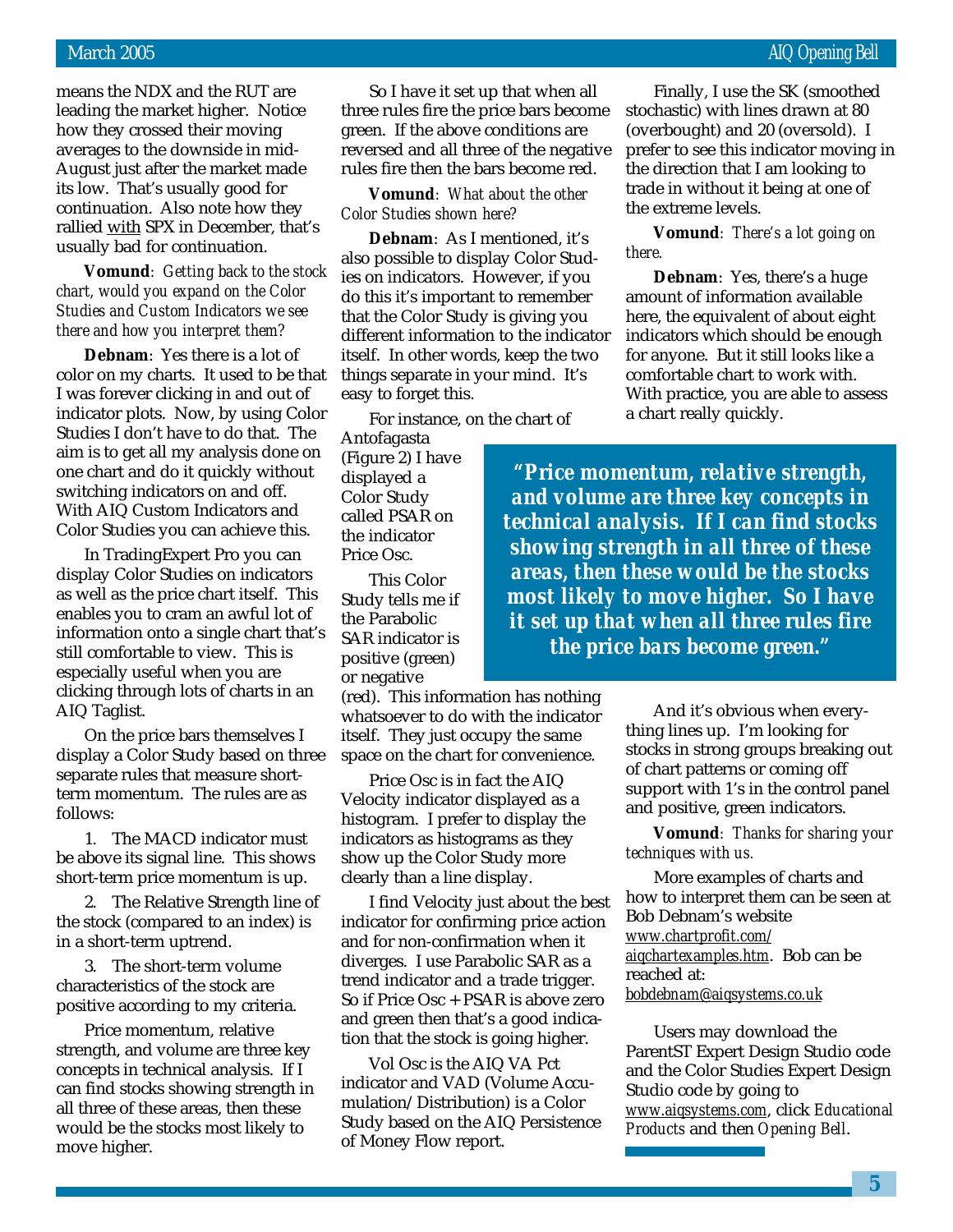# **Market Review: Trading Range Continues**

n February the market drifted in the trading range that it established in January. For the month, the S&P 500 rose 1.9% while the In February the mark<br>drifted in the trading<br>that it established in<br>ary. For the month,<br>500 rose 1.9% while t<br>Nasdaq Composite fell 0.5%.

Most industry groups had modest advances in February but the big winner was Energy. Energy rose 19% and Energy Services rose 13%.

**Figure 1** shows that the high point for the year was established on this year's first trading day. The S&P 500 corrected for the first half of January, formed a low, and then rallied. That low came on a very important support level. The January low coincided with the 2004 trading range high. Currently, the S&P 500 is in a trading range where 1163 represents the lower end of the range and 1218 represents the upper end of the range.

Meanwhile the Nasdaq has lagged and is also in a narrow trading range. The Nasdaq has resistance at 2107, a level the Nasdaq reached on January 18, January 19, and February 15. Year 2008 represents the lower end of the trading range.

While the S&P 500 is near the upper end of its trading range, it isn't likely that it will break out and stage a strong rally without the participation of the Nasdaq growth stocks. Past research shows more difficult market environments occur when the Nasdaq lags the S&P 500. For more information on that study, refer to the April 2001 *Opening Bell* which can be found at *http://www. aiqsystems.com/april2001.pdf*.

#### **S&P 500 Changes**

Molson Coors Brewing (TAP) to Adolph Coors (RKY). TAP is added tot he Brewers **Changes to the S&P 500 Index and Industry Groups:**

(BREWERS) group.

AIQ Charts Draw Explore TagList Windo **데호종 W @ M W + + + ER 2 2 8 8 8 4 8 4 8 8 8 8 8 8 8 3 4 8 EDISPX 02/28/05 DE** S & P 500 (Daily)  $\hat{\mathbb{U}}$ 1216 **□ 『 】 》 【 】** 1203.2 11904 11776 ÿ 1164.8 1152 1139.2 1126.4 11136 1100.8 1088 1075.2 1062.4 ò  $\Box$   $\triangleright$   $|$  ER $|$   $\equiv$ R | 4 | press<sub>F1</sub>

**Figure 1.** Daily chart of the S&P 500 Index. Index reached a high of 1218 on 01/02/05, then declined to the 1163 support level, and is currently trading within this range.

#### **STOCK DATA MAINTENANCE**

#### **The following table shows stock splits and other changes:**

| <b>Stock</b>                 | <b>Ticker</b> | <b>Split</b> | <b>Approx. Date</b> |
|------------------------------|---------------|--------------|---------------------|
| <b>EOG Resources</b>         | <b>EOG</b>    | 2:1          | 03/02/05            |
| <b>PFF Bancorp</b>           | <b>PFB</b>    | 3:2          | 03/04/05            |
| Penn Nat'l Gaming            | <b>PENN</b>   | 2:1          | 03/08/05            |
| American Eagle Outfitter     | <b>AEOS</b>   | 2:1          | 03/08/05            |
| <b>Marine Products</b>       | <b>MPX</b>    | 3:2          | 03/11/05            |
| RPC Inc.                     | <b>RES</b>    | 3:2          | 03/11/05            |
| Rollins Inc.                 | <b>ROL</b>    | 3:2          | 03/11/05            |
| Aetna Inc.                   | AET           | 2:1          | 03/14/05            |
| <b>Energy Transfer</b>       | <b>ETP</b>    | 2:1          | 03/16/05            |
| <b>XTO Energy</b>            | <b>XTO</b>    | 4:3          | 03/16/05            |
| D.R. Horton                  | DHI           | 4:3          | 03/17/05            |
| <b>Bright Horizon Family</b> | <b>BFAM</b>   | 2:1          | 03/21/05            |
| <b>Coldwater Creek</b>       | <b>CWTR</b>   | 3:2          | 03/21/05            |
| <b>Beazer Homes</b>          | BZH           | 3:1          | 03/23/05            |

#### **Trading Suspended:**

Del Labs (DLI), Hollywood Entertainment (HLYW) Tower Automotive (TWR)

#### **Name Changes:**

Adolph Coors (RKY) to Molson Coors Brewing (TAP) Indonesian Satellite Group (IIT) to Indosat ADS (IIT) Media Services Group (MSGI) to MSGI Security Solutions (MSGI)